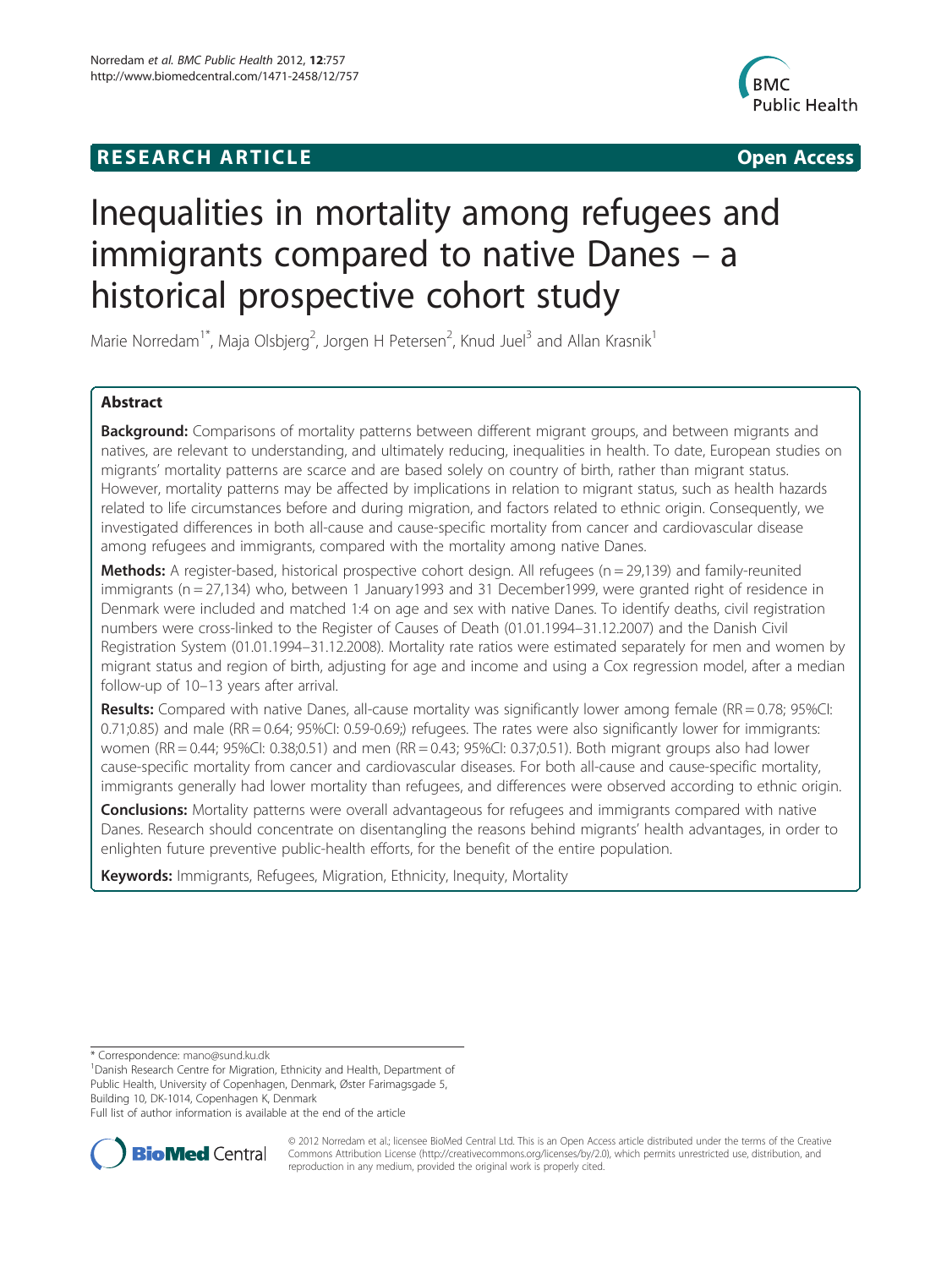# Background

European studies [[1-](#page-7-0)[3\]](#page-8-0) have shown lower all-cause mortality among migrants than among the native-born population, although specific risks vary between different ethnic groups. For cause-specific mortality, the risks differ between migrants and natives for specific disease categories. For example, cancer mortality is generally lower among migrants than among natives [[4-6\]](#page-8-0), whereas mortality from cardiovascular diseases (CVD) has shown a more contrasting picture [\[7-10\]](#page-8-0). Comparisons of mortality patterns between different migrant groups, and between migrants and natives, are relevant to understanding, and ultimately reducing, inequalities in health.

Immigrants and descendants make up 9.5% of the Danish population [\[11](#page-8-0)]. The focus of this study is on refugees and family-reunited immigrants. Since 1993, Denmark has received approximately 75,000 refugees and 105,000 family-reunited immigrants [\[12,13\]](#page-8-0). Refugees enter Denmark as quota refugees or spontaneous asylum seekers. Denmark receives approximately 500 quota refugees each year, under an agreement between the Danish State and the United Nations High Commissioner for Refugees (UNHCR), while asylum seekers arrive by their own means. Family-reunited immigrants arrive in Denmark independently and rely entirely on their families when establishing their new lives. In this paper, family-reunited immigrants are referred to as 'immigrants', while 'migrants' refers to all groups of foreign-born individuals.

To date, European studies on migrants' mortality patterns are scarce. Those that exist use country of birth, self-assessed ethnicity or citizenship as a determinant, rather than migrant status (refugee vs. immigrant). However, mortality patterns may be affected by implications due to migrant status, such as health hazards related to life circumstances before and during migration, or factors related to ethnic origin. Consequently, we studied the effect of both migrant status and ethnic origin on all-cause mortality and cause-specific mortality from cancer and CVD, based on the unique Danish opportunities to use register-based national data.

# Methods

# Study cohort

The study cohort was obtained via the Danish Immigration Service's statistics department. Migrants were included if they had obtained residence permits as refugees, or via family reunification in Denmark between 1.1.1993 and 31.12.1999. We identified 84,379 migrants. Individuals were excluded if they were below 18 years of age  $(n = 18,861)$  when they obtained their residence permits. Another 3,042 individuals were excluded due to missing civil registration numbers, or because their personal identification numbers appeared more than once in

the sample. We also excluded 15 migrants due to irregularities in their registration of nationality. A Danish-born reference population was identified via Statistics Denmark. The comparison group was Danish-born residents with Danish-born parents, in order to avoid including descendants. Each of the family-reunited immigrant or refugee was age and sex matched with four Danish-born controls. Each control was selected randomly from all eligible controls without replacement, so each control was a control only once for a family-reunited immigrant or refugee. We matched 4:1 on an individual level on age and sex using a random sampling procedure. We were able to make a matching for all refugees resulting in 145 870 individuals: 29 174 refugees and 116 696 controls. Four of the familyreunited immigrants were missing a total of five controls due to difficulties with age matching because of outlying ages; accordingly, there were 33 287 family-reunited immigrants and 133 143 controls. The study cohort and matching procedure has previously been described in more detail [\[14](#page-8-0)].Baseline characteristics of the cohort on 31.12.1999 when inclusion was ended showed more males (55.6%) among refugees and conversely more females (64%) among immigrants'. Refugees and their Danishborn comparisons controls were 32.9 years old and immigrants and their Danish-born comparisons 27.5 years (see Table [1](#page-2-0) stratified by sex). Refugees and their controls had been followed for a mean of about 8 years and immigrants and their comparisons for a mean of about 6 year. In this study we further excluded 6,188 migrants born in western countries and their corresponding Danish-born comparisons. Western countries does not include refugee producing areas like Former Yugoslavia, which was separated out due to their large numbers. The final study cohort comprised 29,139 refugees (native Danes:116,556) and 27,134 immigrants (native Danes:108,534). Migrants were consecutively censored on their first registered emigration date and were not included again if they later returned to Denmark. The follow-up time was thus defined for refugees and immigrants and their corresponding native Danes as the time from the commencement of the right of residence until the time of the first of the following events: a) death; b) end of study (31.12.2007/31.12.2008); or c) first emigration. As described below, the end of study for the analyses of all-cause mortality was based on data until 31.12.2008; and for cause-specific mortality until 31.12.2007. Updated characteristics of both study populations are shown in Table [1](#page-2-0) (region of origin is shown for the population on 31.12.2007 only, due to the very small differences compared with the population on 31.12.2008).

#### Data collection

The study cohort's civil registration numbers were crosslinked to the Danish Register on Causes of Death, which contains data from the death certificates reported to the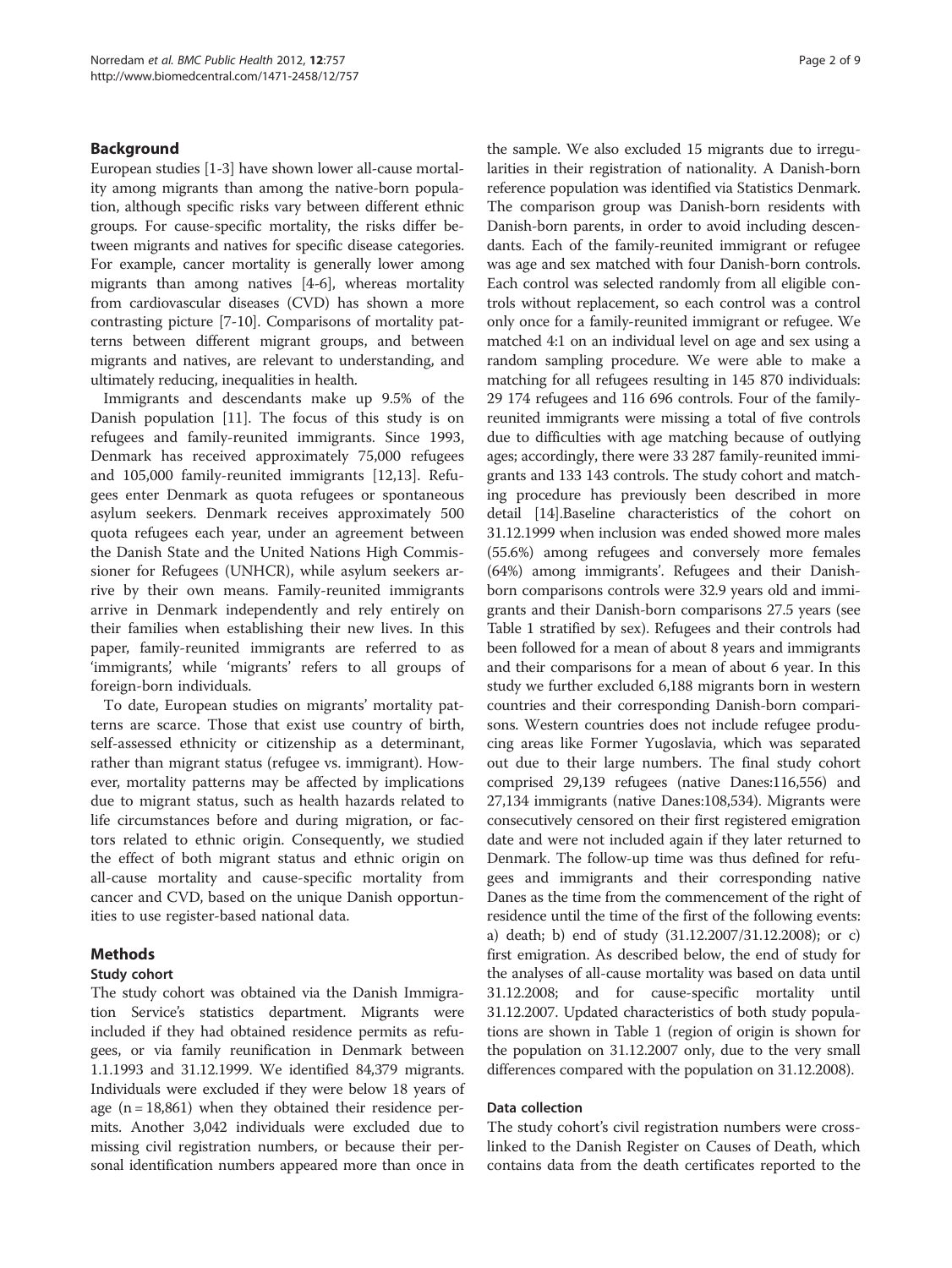| Study cohort on<br>31.12.2007           | Female<br>refugees | Danes            | Male<br>refugees | Danes            | Female<br>immigrants | Danes            | Male<br>immigrants | Danes            |
|-----------------------------------------|--------------------|------------------|------------------|------------------|----------------------|------------------|--------------------|------------------|
| Regional of origin                      | % (n)              | % (n)            | % (n)            | % (n)            | % (n)                | % (n)            | % (n)              | % (n)            |
| Asia                                    | 1.8(238)           |                  | 3.1 (509)        |                  | 27.3 (4,996)         |                  | 10.8 (955)         |                  |
| East Europe                             | 2.0(258)           |                  | 1.8(297)         |                  | 16.8 (3,100)         |                  | 5.4 (481)          |                  |
| Former Yugoslavia                       | 57.2 (7,404)       |                  | 49.2 (7,965)     |                  | 5.7 (1,038)          |                  | 9.8 (856)          |                  |
| Iraq                                    | 11.3 (1,464)       |                  | 19.5 (3,154)     |                  | 6.5(1,185)           |                  | 2.0(180)           |                  |
| Middle East                             | 10.3 (1,329)       |                  | 10.0 (1,625)     |                  | 27.8 (5,088)         |                  | 47.3 (4,140)       |                  |
| North Africa                            | 15.7 (2,031)       |                  | 14.5 (2,335)     |                  | 9.8 (1,826)          |                  | 15.0 (1,322)       |                  |
| Sub-Saharan Africa                      | 1.7(225)           |                  | 1.9(305)         |                  | 6.1(1,121)           |                  | 9.7(846)           |                  |
| Total                                   | 100 (12,949)       | 100 (51,796)     | 100 (16,190)     | 100 (64,760)     | 100 (18,354)         | 100 (73,416)     | 100 (8,780)        | 100 (35,118)     |
| Sex                                     | 44.4 (12,949)      | 44.4 (51,796)    | 55.6 (16,190)    | 55.6 (64,760)    | 67.6 (18,354)        | 67.6 (73,416)    | 32.4 (8,780)       | 32.4 (35,118)    |
| Median age at cohort closure 21.12.1999 | % (n)              | % (n)            | % (n)            | % (n)            | % (n)                | % (n)            | % (n)              | % (n)            |
| Total deaths                            | 3.7(481)           | 4.7(2,451)       | 4.0(657)         | 5.2(3,377)       | 0.9(171)             | 1.9(1,411)       | 1.6(143)           | 3.3(1,164)       |
| Emigrations                             | 13.6 (1,765)       | 3.8(1,977)       | 14.3 (2,324)     | 5.0(3,212)       | 17.6 (3,222)         | 6.0(4,458)       | 22.9 (2,017)       | 6.6(2,333)       |
| Population at closure 31.12.2007        | 83.0 (10,703)      | 91.5 (47,368)    | 81.7 (13,209)    | 88.8 (58,171)    | 81.5 (14,961)        | 92.1 (67,547)    | 75.4 (6,620)       | 90.1 (31,621)    |
| Events during follow-up till 31.12.2007 | 33.1 (26.5;42.9)   | 33.1 (26.5;42.9) | 32.6 (26.4;41.0) | 32.6 (26.4;41.0) | 26.6 (22.2;33.1)     | 26.6 (22.2;33.1) | 27.0 (23.4;32.5)   | 27.0 (23.4;32.4) |
| Median age at study end 31.12.2007      | 44.3 (37.1;54.2)   | 44.7 (37.7;54.5) | 43.5 (37.0;52.2) | 43.9 (37.6;52.4) | 36.8 (32.1;43.4)     | 37.5 (32.8;44.1) | 36.9 (32.8;42.2)   | 37.6 (33.8;43.3) |
| Median follow-up in years               | 12.1 (10.3;12.4)   | 12.1 (10.7;12.5) | 11.9(9.7;12.4)   | 12.1(10.5;12.5)  | 10.6 (9.0;12.4)      | 10.9 (9.2;12.6)  | 10.5 (9.0;12.2)    | 10.8 (9.2;12.4)  |
| Events during follow-up till 31.12.2008 | % (n)              | % (n)            | % (n)            | % (n)            | % (n)                | % (n)            | % (n)              | % (n)            |
| Total deaths                            | 4.1(523)           | 5.3 (2,738)      | 4.5(724)         | 5.8 (3,744)      | 1.1(194)             | 2.2(1,583)       | 1.7(155)           | 3.7(1,273)       |
| Emigrations                             | 14.2 (1,844)       | 4.0(2,056)       | 15.2 (2,456)     | 5.2(3,374)       | 18.2 (3,341)         | 6.2(4,617)       | 23.8 (2,087)       | 6.9(2,438)       |
| Population at study end 31.12.2008      | 81.7 (10,582)      | 90.7 (47,002)    | 80.3 (13,010)    | 89.0 (57,642)    | 80.7 (14,819)        | 91.6 (67,216)    | 74.5 (6,538)       | 89.4 (31,407)    |
| Median age at study end 31.12.2008      | 45.2 (37.9;55.1)   | 45.7 (38.7;55.5) | 44.4 (37.8;53.1) | 44.9 (38.5;53.4) | 37.6 (32.9;44.3)     | 38.5 (33.7;45.0) | 37.7 (33.6;43.0)   | 38.7 (34.7;44.3) |
| Median follow-up in years               | 13.1 (11.2;13.4)   | 13.1 (10.4;13.4) | 12.9 (10.6;13.4) | 13.1(11.4;13.5)  | 11.6 (9.9;13.3)      | 11.9 (10.2;13.5) | 11.4 (9.9;13.2)    | 11.7 (10.2;13.4) |

<span id="page-2-0"></span>

| Table 1 Characteristics of the study cohort distributed by sex and migrant status on respectively 31.12.2007 (cause-specific mortality analysis) and 31.12.2008 |  |
|-----------------------------------------------------------------------------------------------------------------------------------------------------------------|--|
| (all-cause mortality analysis)                                                                                                                                  |  |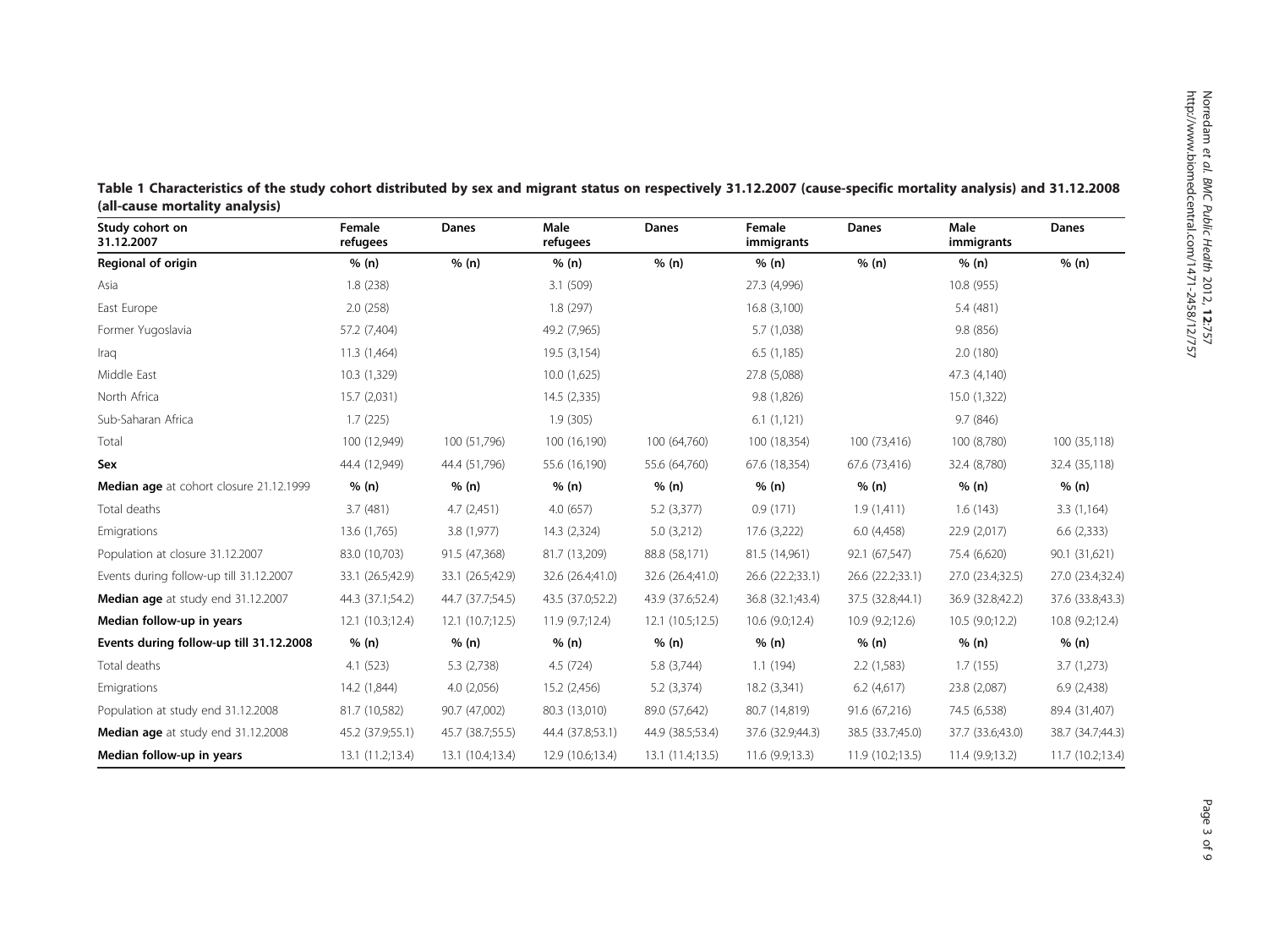Danish National Board of Health. The register was updated to 31.12.2007. Causes of death were coded according to the International Classification of Diseases, tenth revision (ICD-10). The register has used the ICD-10 coding system since 01.01.1994, which represented a change from the ICD-8 coding system previously used. As the validity of the translations in the register from ICD-8 to ICD-10 is questionable, we only used ICD-10 diagnoses starting from 01.01.1994. All deaths in the cohort, which had cancer (C00-D09) and CVDs (I00-I25; I27,I30-I52) as the underlying death cause were identified. To increase follow-up time and thereby enlarge the sample size in the study of all-cause mortality, we crosslinked our cohort to population data from the Danish Civil Registration System, which contained data on all registered deaths (without causes of death) until 31.13.2008. In total, 10,934 in the cohort had died from 1.1.1994 to 31.12.2008, and 9,855 had died from 1.1.1994 to 31.12.2007, of whom 168 individuals lacked a registered cause of death.

We adjusted for region of origin according to the largest migrant groups in Denmark. We based our definition of geographical areas on WHO guidelines [\[15](#page-8-0)]: Asia, eastern Europe, former Yugoslavia, Iraq, Middle East, North Africa and Sub-Saharan Africa. We also adjusted for data on income using annual personal income based on wages from earnings and social transfers. Statistics Denmark obtains all income information from tax authorities. Information on income is updated annually on 31 December. Personal income was divided into three categories: Low (< $\epsilon$ 13,500/year), Middle ( $\epsilon$ 13,500– 40,300/year) and High (>€40,300/year). In total, 848 individuals did not have a registered income by 31.12.2007, including 113 refugees (native Danes: 224) and 368 immigrants (native Danes: 143); and 846 individuals did not have a registered income by 31.12.2008, including 113 refugees (native Danes: 224) and 368 immigrants (native Danes: 141). These individuals were all excluded from the analysis, which was therefore based on 29,026 refugees (native Danes: 116,322) and 26,766 immigrants (native Danes:108,391) for causespecific mortality (31.12.2007); and on 29,026 refugees (native Danes: 116,322) and 26,766 immigrants (native Danes: 108,389) for all-cause mortality (31.12.2008).

According to the Danish Act on Processing of Personal Data all data subjects must be guaranteed confidentiality and anonymity. Therefore, individual level data are not openly available. Instead datasets and linkages between datasets are constructed at Statistics Denmark. Researchers may then access data using remote online access.

#### Statistical analysis

We estimated the rates (RR) and 95% confidence intervals for refugees and immigrants compared with native

Danes using a Cox regression model (in SAS version 9.1), which was adjusted separately for men and women. The Cox regression analysis implies continuous adjustment for age in the model. The analyses were performed similarly for both all-cause and cause-specific mortality. native Danes formed the reference group. The relative risk was analysed by migrant status and region of birth, and adjusted for income. The analyses take account of the time during which an individual has been in a certain income category, and allows for people to change from one income category to another over time. We assumed that the effect of income on mortality was the same for refugees, immigrants and native Danes. Before making this assumption, we analysed all interactions between migrant status, region of birth and income, and found no significant interactions. We studied unadjusted RR and then RR adjusted for income. As these separate analyses gave the same conclusion, Table [2](#page-4-0) shows only the adjusted estimates. The Cox regression model allows comparison of the relative risk for refugees and immigrants compared with that for native Danes.

# Results

Table [1](#page-2-0) shows median age at study end, median followup time and events during follow-up for the cohort on 31.12.2007 (for the cause-specific mortality analysis) and on 31.12.2008 (for the all-cause mortality analysis), respectively. Ethnic sub-groups are shown only for the 2007 population. Approximately half the refugees in the cohort came from the former Yugoslavia, while immigrants originated mainly from the Middle East and Asia.

Table [2](#page-4-0) shows the rates of sex-specific all-cause mortality estimated by migrant status and region of birth, and adjusted for age and income. Overall, both refugee women (RR = 0.78; 95%CI: 0.71; 0.85) and men (RR = 0.64; 95%CI: 0.59;0.69) had significantly lower all-cause mortality than native Danes. Differences according to ethnicity were observed: refugee women from the former Yugoslavia, Iraq and the Middle East had a significantly lower rates, and those from Sub-Saharan Africa had a significantly higher rate, compared with native Danes. All other regions of origin showed no significant differences compared with native Danes. Among refugee men, individuals from Asia, the former Yugoslavia, Iraq and the Middle East had significantly lower all-cause mortality compared with native Danes, while all other sub-groups showed no significant differences compared with native Danes. Overall, immigrant women (RR = 0.44; 95%CI: 0.38;0.51) and men (RR = 0.43; 95%CI: 0.37; 0.51) also showed significantly decreased allcause mortality rates compared with native Danes. All ethnic sub-groups also showed significantly lower rates, apart from women from Sub-Saharan Africa, and men from eastern Europe and Sub-Saharan Africa, whose rate did not differ significantly.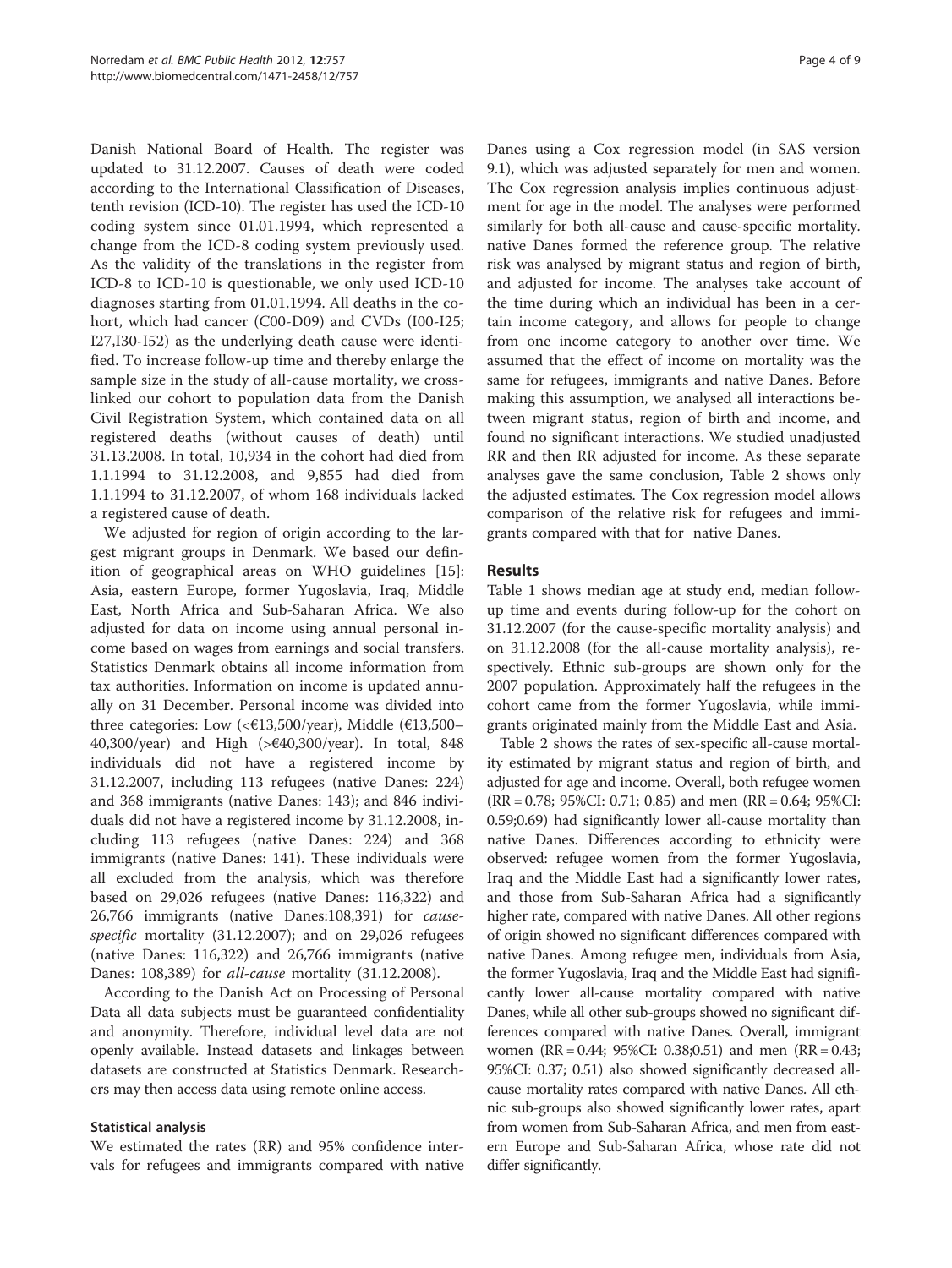|                    | Female refugees   | $n = 12,890$    |     |          | Male refugees   | $n = 16,136$    |                |          |
|--------------------|-------------------|-----------------|-----|----------|-----------------|-----------------|----------------|----------|
| Region of origin   | <b>RR</b>         | 95%CI           | n   | p-value  | <b>RR</b>       | 95%CI           | n              | p-value  |
| Asia               | 0.90              | $(0.50 - 1.63)$ | 11  | 0.72     | 0.41            | $(0.24 - 0.71)$ | 13             | 0.002    |
| Eastern Europe     | 0.75              | $(0.36 - 1.58)$ | 7.  | 0.45     | 0.59            | $(0.31 - 1.14)$ | 9              | 0.11     |
| Former Yugoslavia  | 0.81              | $(0.73 - 0.90)$ | 375 | < 0.0001 | 0.70            | $(0.63 - 0.77)$ | 502            | < 0.0001 |
| Iraq               | 0.62              | $(0.44 - 0.87)$ | 33  | 0.005    | 0.45            | $(0.35 - 0.58)$ | 66             | < 0.0001 |
| Middle East        | 0.53              | $(0.38 - 0.74)$ | 35  | 0.0002   | 0.53            | $(0.41 - 0.68)$ | 64             | < 0.0001 |
| North Africa       | 0.84              | $(0.61 - 1.16)$ | 38  | 0.29     | 0.76            | $(0.58 - 1.00)$ | 52             | 0.052    |
| Sub-Saharan Africa | 2.70              | $(1.28 - 5.66)$ | 7   | 0.008    | 0.52            | $(0.20 - 1.39)$ | $\overline{4}$ | 0.19     |
| All                | 0.78              | $(0.71 - 0.85)$ | 506 | < 0.0001 | 0.64            | $(0.59 - 0.69)$ | 710            | < 0.0001 |
|                    | Female immigrants | $n = 18,132$    |     |          | Male immigrants | $n = 8,634$     |                |          |
| Region of origin   | <b>RR</b>         | 95%CI           | n   | p-value  | <b>RR</b>       | 95%CI           | n.             | p-value  |
| Asia               | 0.35              | $(0.26 - 0.48)$ | 39  | < 0.0001 | 0.40            | $(0.28 - 0.57)$ | 29             | < 0.0001 |
| Eastern Europe     | 0.47              | $(0.35 - 0.64)$ | 42  | < 0.0001 | 0.62            | $(0.37 - 1.03)$ | 15             | 0.064    |
| Former Yugoslavia  | 0.50              | $(0.32 - 0.79)$ | 19  | 0.002    | 0.58            | $(0.39 - 0.88)$ | 24             | 0.009    |
| Iraq               | 0.27              | $(0.12 - 0.61)$ | 6   | < 0.001  | 0.45            | $(0.20 - 0.99)$ | 6              | 0.048    |
| Middle East        | 0.45              | $(0.34 - 0.59)$ | 51  | < 0.001  | 0.36            | $(0.27 - 0.49)$ | 46             | < 0.0001 |
| North Africa       | 0.31              | $(0.16 - 0.60)$ | 9   | < 0.001  | 0.30            | $(0.17 - 0.52)$ | 13             | < 0.0001 |
| Sub-Saharan Africa | 1.12              | $(0.69 - 1.84)$ | 16  | 0.64     | 0.83            | $(0.49 - 1.41)$ | 14             | 0.49     |
| All                | 0.44              | $(0.38 - 0.51)$ | 182 | < 0.0001 | 0.43            | $(0.37 - 0.51)$ | 147            | < 0.0001 |

<span id="page-4-0"></span>Table 2 Hazard ratios (RR) of sex specific all-cause mortality estimated by migrant status and region of birth, adjusting for age and income. Danish born controls form the reference group

Analyses are based on deaths among the population (n) with a registered income from 1.1.1994 – 31.12.2008.

| Table 3 Hazard ratios (HR) of sex specific cancer mortality estimated by migrant status and region of birth, adjusting |  |
|------------------------------------------------------------------------------------------------------------------------|--|
| for age and income                                                                                                     |  |

|                    | Female refugees          | $n = 12,890$    |                |          | Male refugees   | $n = 16, 136$   |                |         |
|--------------------|--------------------------|-----------------|----------------|----------|-----------------|-----------------|----------------|---------|
| Region of origin   | <b>RR</b>                | 95%CI           | n              | p-value  | <b>RR</b>       | 95%CI           | n              | p-value |
| Asia               | 0.50                     | $(0.12 - 1.99)$ | $\overline{2}$ | 0.32     | 0.15            | $(0.02 - 1.08)$ | 1              | 0.059   |
| Eastern Europe     | 1.04                     | $(0.33 - 3.22)$ | 3              | 0.95     | 0.32            | $(0.05 - 2.29)$ |                | 0.25    |
| Former Yugoslavia  | 0.89                     | $(0.75 - 1.07)$ | 139            | 0.20     | 1.01            | $(0.85 - 1.20)$ | 167            | 0.89    |
| Iraq               | 0.33                     | $(0.15 - 0.73)$ | 6              | 0.006    | 0.35            | $(0.19 - 0.66)$ | 10             | 0.001   |
| Middle East        | 0.34                     | $(0.16 - 0.71)$ | 7              | 0.004    | 0.76            | $(0.49 - 1.19)$ | 20             | 0.22    |
| North Africa       | 0.41                     | $(0.18 - 0.92)$ | 6              | 0.029    | 0.64            | $(0.32 - 1.28)$ | 8              | 0.20    |
| Sub-Saharan Africa | $\overline{\phantom{a}}$ |                 | 0              |          | 1.57            | $(0.39 - 6.28)$ | $\overline{2}$ | 0.52    |
| All                | 0.75                     | $(0.63 - 0.88)$ | 163            | 0.0005   | 0.86            | $(0.73 - 1.00)$ | 209            | 0.051   |
|                    | Female immigrants        | $n = 18,132$    |                |          | Male immigrants | $n = 8,634$     |                |         |
| Region of origin   | <b>RR</b>                | 95%CI           | n              | p-value  | <b>RR</b>       | 95%CI           | n              | p-value |
| Asia               | 0.23                     | $(0.12 - 0.47)$ | 8              | < 0.0001 | 0.38            | $(0.17 - 0.85)$ | 6              | 0.018   |
| Eastern Europe     | 0.64                     | $(0.39 - 1.05)$ | 16             | 0.078    | 0.43            | $(0.11 - 1.73)$ | 2              | 0.23    |
| Former Yugoslavia  | 0.46                     | $(0.19 - 1.11)$ | 5              | 0.084    | 1.22            | $(0.63 - 2.35)$ | 9              | 0.56    |
| Iraq               | 0.17                     | $(0.02 - 1.21)$ | 1              | 0.076    | 0.99            | $(0.32 - 3.08)$ | 3              | 0.99    |
| Middle East        | 0.31                     | $(0.17 - 0.59)$ | 10             | 0.0003   | 0.42            | $(0.22 - 0.82)$ | 9              | 0.01    |
| North Africa       |                          |                 | 0              |          | 0.36            | $(0.12 - 1.12)$ | 3              | 0.076   |
| Sub-Saharan Africa | 0.78                     | $(0.25 - 2.41)$ | 3              | 0.66     | 1.23            | $(0.40 - 3.84)$ | 3              | 0.71    |
| All                | 0.36                     | $(0.26 - 0.48)$ | 43             | < 0.0001 | 0.55            | $(0.39 - 0.78)$ | 35             | 0.0007  |

Danish born controls form the reference group. Analyses are based on deaths among the population (n) with a registered income from 1.1.1994 – 31.12.2007.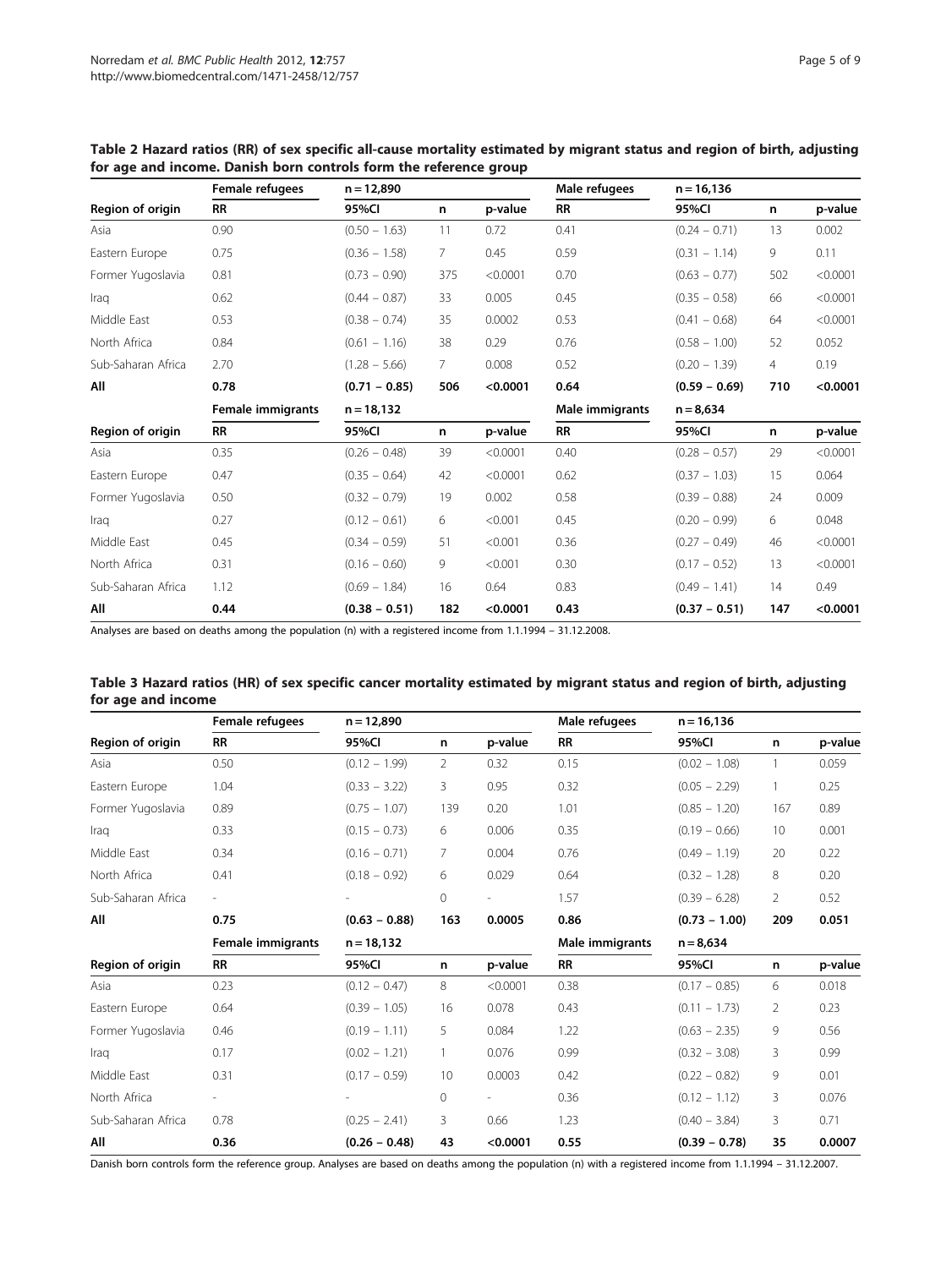Table [3](#page-4-0) shows the rates of sex-specific cancer mortality estimated by migrant status and region of birth, and adjusted for age and income. Overall, refugee women (RR = 0.75; 95%CI: 0.63; 0.88) showed significantly lower mortality from cancer compared with native Danes, whereas the result for refugee men (RR = 0.86; 95%CI: 0.73; 1.00) was only borderline significant. Analyses according to region of origin showed significantly lower rates for refugee women from Iraq, the Middle East and North Africa. All other sub-groups showed no significant differences compared with native Danes, including refugee women from the former Yugoslavia, who accounted for the majority of deaths, but showed only a non-significant tendency for lower cancer mortality. For refugee men, significantly lower cancer mortality was found for individuals from Iraq. Apart from this, all other regions of origin showed no significant differences in rate compared with native Danes, including refugee men from the former Yugoslavia, who accounted for the majority of deaths. Overall, immigrant women  $(RR = 0.36; 95\% CI: 0.26; 0.48)$  and men (RR = 0.5; 95%CI: 0.39; 0.78) also had significantly reduced mortality from cancer compared with native Danes. Analyses according to region of origin showed significantly lower rates for both immigrant women and men from Asia and the Middle East, compared with native Danes. All other sub-groups showed nonsignificant tendencies towards lower cancer mortality.

Table 4 shows the rates of sex-specific cardiovascular disease (CVD) mortality, estimated by migrant status and region of birth, and adjusted for age and income. Overall, compared with native Danes, refugee women showed only borderline significant differences in mortality from CVD (RR = 0.80; 95%CI: 0.62;1.03), while refugee men had a significantly lower mortality from CVD  $(RR = 0.68; 95\% CI: 0.55; 0.84)$ . Analyses according to region of origin showed no significant differences for refugee women from the various sub-groups, compared with native Danes. This was also the case for refugee men, apart from men from the former Yugoslavia and the Middle East, whose mortality was significantly lower. Overall, compared with native Danes, immigrant women  $(RR = 0.39; 95\% CI: 0.25; 0.61)$  and men  $(RR = 0.57; 95\% CI: 0.25; 0.61)$ 0.38; 0.84) had significantly decreased mortality from CVD. Analyses according to region of origin showed lower mortality for all sub-groups compared with native Danes, albeit only significantly for immigrant women from Asia and eastern Europe, but otherwise there were no significant differences in rates. For immigrant men, no significant differences in rates on a sub-group level were found, compared with native Danes, apart from men from Asia, who had a significantly lower rate.

|                    | Female refugees          | $n = 12,890$    |                |                          | Male refugees            | $n = 16, 136$   |         |         |
|--------------------|--------------------------|-----------------|----------------|--------------------------|--------------------------|-----------------|---------|---------|
| Region of origin   | <b>RR</b>                | 95%CI           | n              | p-value                  | <b>RR</b>                | 95%CI           | n       | p-value |
| Asia               | 0.67                     | $(0.09 - 4.75)$ |                | 0.68                     | $\sim$                   |                 | $\circ$ |         |
| Eastern Europe     | $\overline{\phantom{a}}$ |                 | 0              | $\overline{a}$           | 1.48                     | $(0.47 - 4.60)$ | 3       | 0.50    |
| Former Yugoslavia  | 0.83                     | $(0.62 - 1.11)$ | 51             | 0.205                    | 0.73                     | $(0.58 - 0.93)$ | 82      | 0.0102  |
| Iraq               | 1.31                     | $(0.65 - 2.63)$ | 8              | 0.45                     | 0.68                     | $(0.40 - 1.19)$ | 13      | 0.18    |
| Middle East        | 0.78                     | $(0.37 - 1.65)$ | $\overline{7}$ | 0.51                     | 0.43                     | $(0.21 - 0.86)$ | 8       | 0.017   |
| North Africa       | 0.19                     | $(0.03 - 1.32)$ | 1              | 0.090                    | 0.77                     | $(0.35 - 1.73)$ | 6       | 0.53    |
| Sub-Saharan Africa | $\overline{\phantom{a}}$ |                 | $\mathbf 0$    | ÷                        | $\overline{\phantom{0}}$ |                 | 0       |         |
| All                | 0.80                     | $(0.62 - 1.03)$ | 68             | 0.0861                   | 0.68                     | $(0.55 - 0.84)$ | 112     | 0.0003  |
|                    | <b>Female immigrants</b> | $n = 18,132$    |                |                          | Male immigrants          | $n = 8,634$     |         |         |
| Region of origin   | <b>RR</b>                | 95%CI           | n              | p-value                  | <b>RR</b>                | 95%CI           | n       | p-value |
| Asia               | 0.34                     | $(0.13 - 0.91)$ | $\overline{4}$ | 0.031                    | 0.25                     | $(0.08 - 0.77)$ | 3       | 0.0159  |
| Eastern Europe     | 0.31                     | $(0.11 - 0.83)$ | 4              | 0.02                     | 0.72                     | $(0.23 - 2.29)$ | 3       | 0.58    |
| Former Yugoslavia  | 0.69                     | $(0.26 - 1.85)$ | $\overline{4}$ | 0.45                     | 0.52                     | $(0.17 - 1.64)$ | 3       | 0.26    |
| Iraq               | $\overline{\phantom{a}}$ |                 | 0              | $\overline{\phantom{a}}$ | 0.88                     | $(0.22 - 3.54)$ | 2       | 0.86    |
| Middle East        | 0.53                     | $(0.26 - 1.08)$ | 8              | 0.08                     | 0.49                     | $(0.24 - 1.00)$ | 8       | 0.049   |
| North Africa       | 0.31                     | $(0.04 - 2.20)$ | 1              | 0.24                     | 0.88                     | $(0.37 - 2.15)$ | 5       | 0.79    |
| Sub-Saharan Africa | $\overline{\phantom{a}}$ |                 | $\mathbf 0$    | $\overline{a}$           | 2.06                     | $(0.67 - 6.51)$ | 3       | 0.21    |
| All                | 0.39                     | $(0.25 - 0.61)$ | 21             | < 0.0001                 | 0.57                     | $(0.38 - 0.84)$ | 27      | 0.005   |

Table 4 Hazard ratios (RR) of sex specific cardiovascular (CVD) mortality estimated by migrant status and region of birth, adjusting for age and income

Danish born controls form the reference group. Analyses are based on deaths among the population (n) with a registered income from 1.1.1994 – 31.12.2007.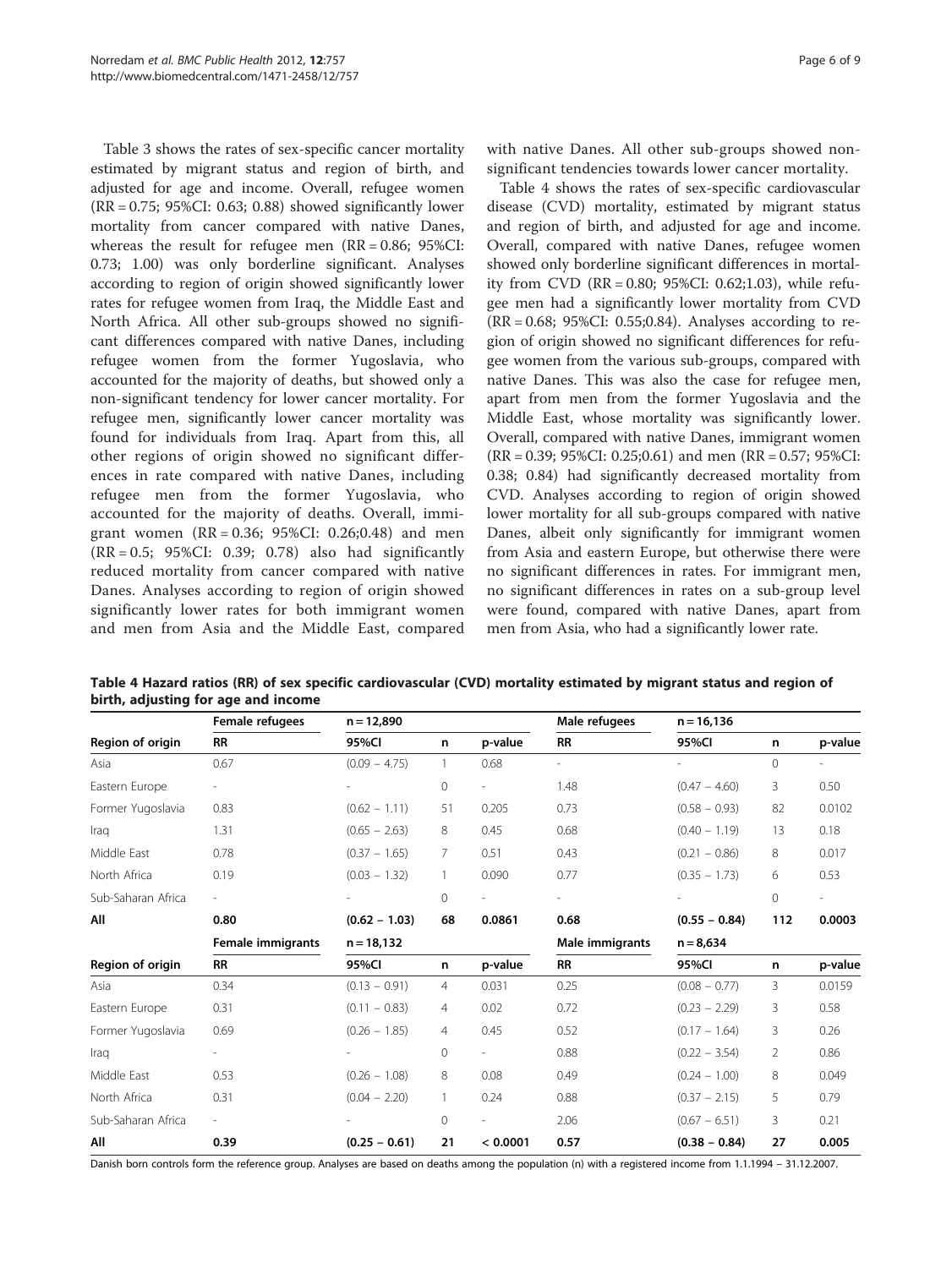### **Discussion**

#### Key findings

Our results show that refugees and immigrants, divided by migrant status, had significantly lower all-cause and cause-specific mortality compared with native Danes, apart from the borderline significant result for cancer mortality for refugee men, and CVD mortality for refugee women. When stratified by ethnic group, results for both all-cause mortality and cause-specific mortality showed significantly reduced rates, or no differences, among migrants compared with native Danes, apart from Sub-Saharan refugee women, who had a significantly increased all-cause mortality rate.

#### Methodological strengths and limitations

The unique Danish national registers linking data on migration to national death statistics data that were used in our study make it a valuable contribution to the literature. We were able to identify a large cohort of refugees and immigrants based on specific information on migrant type from the immigration authorities. The design also allowed us to calculate all-cause and cause-specific mortality over 10–13 years' follow-up, and enabled us to compare directly with a matched group of native Danes. Lastly, we could divide refugees and immigrants according to seven geographical sub-groups.

There are several factors that may have influenced our results. Firstly, although the study was based on a relatively large cohort of migrants, absolute numbers of deaths became somewhat small when specific diseases were investigated, and we stratified according to region of origin and migrant status. Nevertheless, despite this power problem, estimates from our analyses were still consistent and significant. However, further stratification according to specific cancer types and CVD was limited. Secondly, data from the Register on Causes of Death at the National Board of Health is lacking because during the study period the register did not receive death certificates for 3-4% of the deaths registered in the Population Register at Statistics Denmark. Thirdly, 1.7% (168/9,855) of all death certificates stated that the cause of death was 'unknown'. Consequently, there may be differences between migrants and native Danes regarding the distribution of these 'unknown' causes of death, but these differences are not likely to be substantial, as the 168 deaths are rather equally distributed between migrants and native Danes. Fourthly, our results may be affected by registered or unregistered re-migration, which would skew the estimates. We did not know the extent of unregistered emigrations in our cohort, but only the number of registered first-time emigrations, which was higher among migrants than among native Danes (Table [1](#page-2-0)). Accordingly, we did not know the rates of ill and healthy individuals in this group. Consequently, we

cannot exclude that bias due to unregistered or registered re-migration may have affected our results by either inflating or underestimating them. Deaths abroad of individuals with a Danish personal identification number are reported to the Danish authorities on an irregular basis; however, death certificates issued abroad and reported to the Register of Causes of Death were automatically excluded due to validity problems. We controlled for income, which is considered the most valid proxy for socioeconomic status (SES) for migrants in a Danish context. However, personal income may inadequately reflect SES especially among elderly and family reunified individuals. Education would have been a more stable indicator of SES, but education is not registered in a valid and consistent way for migrants in Denmark.

### All-cause mortality

Other studies have also documented reduced all-cause mortality rates among non-western migrants compared with natives, although variations according to ethnic origin occurred [[1-](#page-7-0)[3,16](#page-8-0)]. Our results are also supported by data from Statistics Denmark that reports an allcause mortality that is reduced by 25% and 32% for men and women of non-western migrant origin, respectively. There are several possible explanations for this [[17](#page-8-0)]. (i) The selection of healthy individuals into migration; 'the healthy migrant effect. (ii) Beneficial health-related behaviours from countries of origin might persist and contribute to our results. For example, a German study documented that low all-cause mortality among migrant Turks extended to descendants [\[3\]](#page-8-0). (iii) The previously mentioned re-migration bias, implying that critically ill individuals return to their country of origin, may have also contributed to our results. The counter argument is that critically ill individuals will wish to stay close to well-functioning healthcare services, which the host country is more likely to offer. (iv) Differences in genetic susceptibility to diseases may account for our results. (v) Better access to quality healthcare in host countries would improve diagnosis and treatment and subsequently mortality. Stirbu et al. [\[16\]](#page-8-0) documented differences in avoidable mortality, which suggests that although migrants may benefit from existing services, there is room for further quality improvement within specific areas such as infectious diseases, diabetes, hypertension and asthma. All these possible explanations are likely to interact, and the extent to which they explain our results is unknown.

Our results were less pronounced for refugees than for immigrants; and for individuals from Sub-Saharan Africa compared with those originating from other regions. These groups may have been more at risk of health problems before and during migration and, accordingly, 'the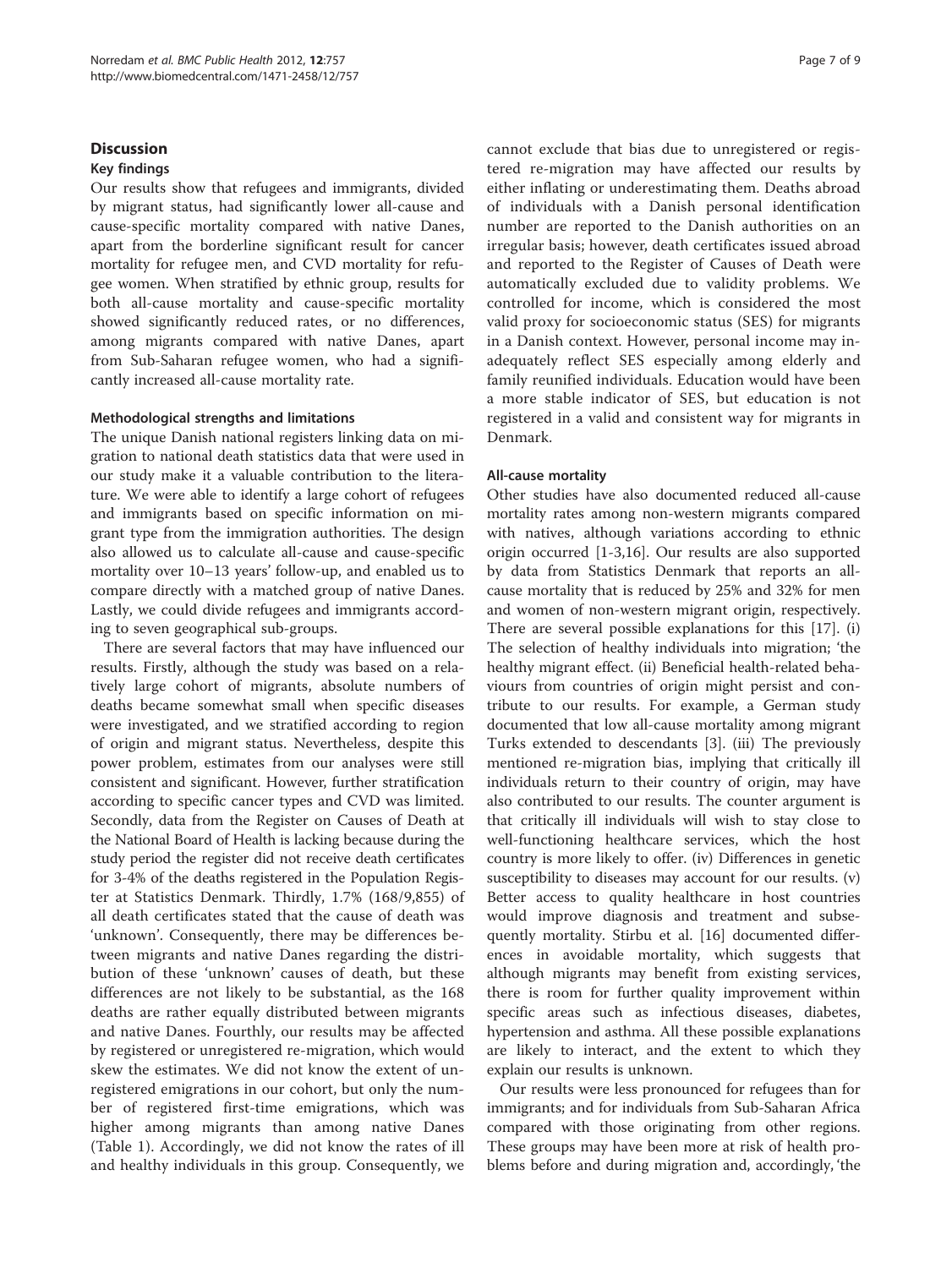<span id="page-7-0"></span>healthy migrant' effect would be less relevant in their case. A Danish study [\[18](#page-8-0)] found that among a group of newly arrived quota refugees, 65% had one or more severe somatic health problems, ranging from liver carcinoma to tuberculosis and diabetes. Refugees may therefore be in special need of screening programmes and targeted health services. In Denmark, medical screening is provided for asylum seekers, but not for quota refugees or refugees who are family-reunited.

#### Cause-specific mortality

For *cancer mortality*, several other studies have shown reduced mortality from cancer among migrants compared with natives, although differences in cancer mortality vary according to cancer type [[4-6,19](#page-8-0)]. Thus, cancers with high mortality in non-western countries, such as cancers of the liver, oesophagus and stomach, continue to exhibit high mortality among non-western migrants in European countries, whereas low-mortality cancers in non-western countries, including lifestylerelated cancers such as breast cancer, lung cancer and colorectal cancer, also exhibit low mortality among nonwestern migrants in European countries. Our findings of low cancer mortality among migrants thus seem to reflect differences in cancer incidence patterns. Furthermore, studies of the incidence of lung, colorectal, breast and gynaecological cancers in our cohort revealed low incidences among migrants [\[20](#page-8-0)]. Patterns of low overall cancer incidence are in accordance with Danish and international literature on exposure to cancer-related risk factors, which shows that alcohol consumption and exposure to tobacco are generally lower among firstgeneration migrants compared with natives [\[21-23](#page-8-0)]. Nevertheless, the protective effect of being a migrant in relation to lifestyle-related cancers appears to wear off over time with new generations, most likely due to new environmental exposures and changes in lifestyle [\[5](#page-8-0)].

For CVD mortality among migrants compared with native populations, the literature shows contrasting findings [2,[8,9\]](#page-8-0). In support of our study, recent data from Statistics Denmark shows lower mortality from CVD among non-western migrants than among native Danes, both for men and women [[24](#page-8-0)]. Our results are seemingly conflicting as studies show that the incidence of CVD is higher among non-western migrants in several European countries, including Denmark [\[25-28](#page-8-0)]. What may then explain our findings: (i) the CVD morbidity pattern is supported by studies on risk factors showing a higher prevalence of obesity, diabetes and hypertension in some migrant groups, although this is somewhat outbalanced by fewer smokers and lower alcohol consumption. However, we do not know whether migrants show more excessive risk behaviour than native citizens do after CVD diagnosis; (ii) genetic differences may play an as yet

unexplored role; however, a recent European study documented variations in mortality from circulatory disease between similar migrant groups across six countries, indicating that the role of genetics was unlikely alone [\[7\]](#page-8-0); (iii) research generally documents more problems with access to diagnosis and treatment for migrants compared with native citizens, as demonstrated in a recent study suggesting that some migrants do not receive adequate medical treatment with beta-blockers after a first acute myocardial infarction (AMI) compared with native Danes [[29\]](#page-8-0). The authors concluded that lower socioeconomic status, communication problems between doctor and patient, and doctors' attitudes towards migrants, may explain the differences.

### Conclusion

Overall, the conclusion of our study is encouraging in relation to migrants' health. However, more knowledge is needed to disentangle and understand the biological and lifestyle-related mechanisms that unfold during transitions from low-income to high-income countries. Indeed, majority populations may also benefit from such research. Moreover, to prevent ethnic inequalities in mortality becoming more disadvantageous in the future, public health authorities should discourage the further adoption of unhealthy risk behaviour.

#### Competing interests

The authors declare that they have no competing interests.

#### Authors'contributions

MN: has made substantial contributions to conception and design, acquisition of data, analysis and interpretation of data and drafting the manuscript. MO: has made substantial contributions to design and statistical analysis and interpretation of data and revised the manuscript critically. JHP: has made substantial contributions to design and statistical analysis and interpretation of data and revised the manuscript critically. KJ: has made substantial contributions to conception and design and interpretation of data and revised the manuscript critically. AK: has made substantial contributions to conception and design and interpretation of data and revised the manuscript critically. All authors read and approved the final manuscript.

#### Author details

<sup>1</sup>Danish Research Centre for Migration, Ethnicity and Health, Department of Public Health, University of Copenhagen, Denmark, Øster Farimagsgade 5, Building 10, DK-1014, Copenhagen K, Denmark. <sup>2</sup> Department of Biostatistics, Department of Public Health, Faculty of Health Sciences, University of Copenhagen, Copenhagen, Denmark. <sup>3</sup>The National Institute of Public Health, University of Southern Denmark, Copenhagen, Denmark.

#### Received: 19 December 2011 Accepted: 5 September 2012 Published: 10 September 2012

#### References

- 1. Bos V, Kunst AE, Garssen J, Mackenbach J: Socioeconomic inequalities in mortality within ethnic groups in the Netherlands, 1995-2000. J Epidemiol Community Health 2005, 59(4):329–335.
- 2. Gadd M, Johansson SE, Sundquist J, Wändell P: Are there differences in allcause and coronary heart disease mortality between immigrants in Sweden and in their country of birth?A follow-up study of total populations. BMC Public Health 2006, 6:102.